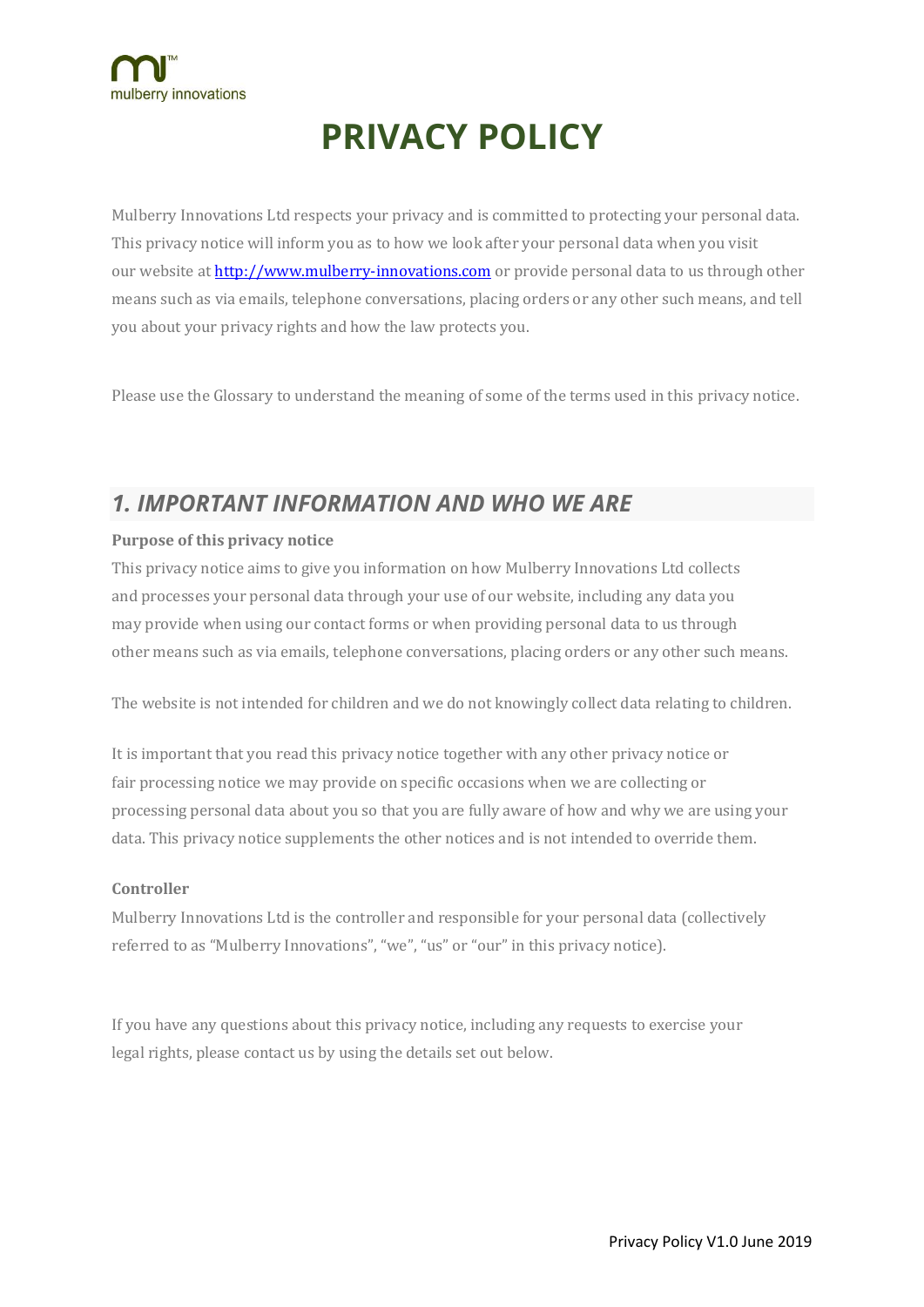

#### **Contact details**

Our full details are: Full name of legal entity: *Mulberry Innovations Ltd* Email address: Admin@mulberry-innovations.com Postal address: *Le Scott House, Gordon Road, Waltham Abbey, Essex, EN9 1AF* You have the right to make a complaint at any time to the Information Commissioner's Office (ICO), the UK supervisory authority for data protection issues [\(http://www.ico.org.uk/\).](https://ico.org.uk/) We would, however, appreciate the chance to deal with your concerns before you approach the ICO so please contact us in the first instance.

#### **Changes to the privacy notice and your duty to inform us of changes**

This version of the policy was last updated in June 2019.

It is important that the personal data we hold about you is accurate and current. Please keep us informed if your personal data changes during your relationship with us.

#### **Third-party links**

The website may include links to third-party websites, plug-ins and applications. Clicking on those links or enabling those connections may allow third parties to collect or share data about you. We do not control these third-party websites and are not responsible for their privacy statements. When you leave our website, we encourage you to read the privacy notice of every website you visit. Although we only look to include quality, safe and relevant external links, users are advised to adopt a policy of caution before clicking any external web links mentioned throughout this website.

We cannot guarantee or verify the contents of any externally linked website despite our best efforts. Users should therefore note they click on external links at their own risk and this website and its owners cannot be held liable for any damages or implications caused by visiting any external links mentioned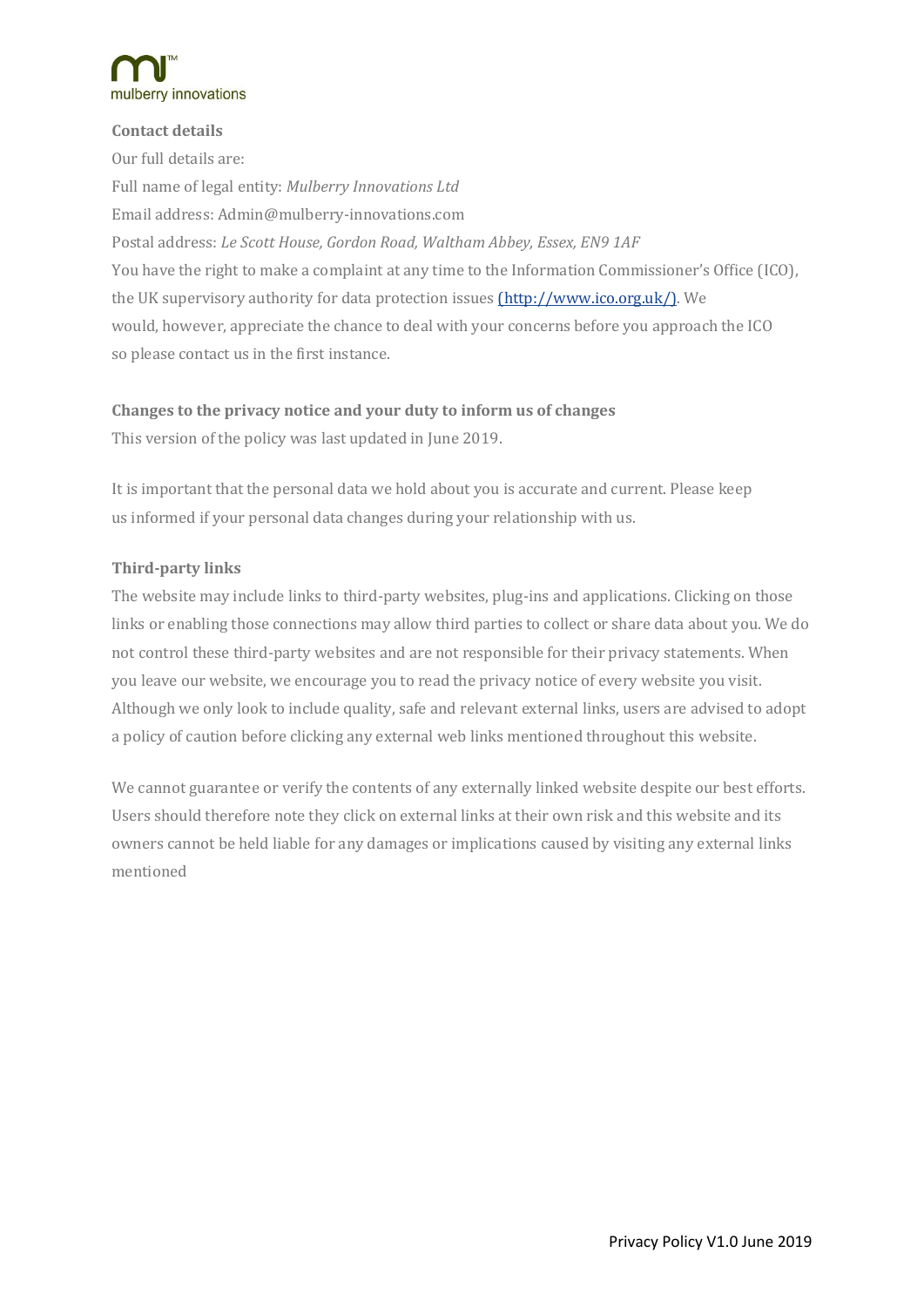

# *2. THE DATA WE [COLLECT](https://www.ramonhygiene.co.uk/privacy-policy-2/#1534499260698-ab8a449e-5dc5) ABOUT YOU*

Personal data, or personal information, means any information about an individual from which that person can be identified. It does not include data where the identity has been removed (anonymous data).

We may collect, use, store and transfer different kinds of personal data about you which we have grouped together as follows:

**• Identity Data** includes first name, maiden name, last name, username or similar identifier, marital status, title, date of birth and gender.

- **Contact Data** includes billing address, delivery address, email address and telephone numbers.
- **Financial Data** includes bank account and payment card details.

**• Transaction Data** includes details about payments to and from you and other details of products and services you have purchased from us.

**• Technical Data** includes internet protocol (IP) address, your login data, browser type and version, time zone setting and location, browser plug-in types and versions, operating system and platform and other technology on the devices you use to access our website.

**• Profile Data** includes your username and password, purchases or orders made by you, your interests, preferences, feedback and survey responses.

• Usage Data includes information about how you use our website, products and services.

**• Marketing and Communications Data** includes your preferences in receiving marketing from us and our third parties and your communication preferences.

We may also collect, use and share **Aggregated** Data such as statistical or demographic data for any purpose. Aggregated Data may be derived from your personal data but is not considered personal data in law as this data does **not** directly or indirectly reveal your identity. For example, we may aggregate your Usage Data to calculate the percentage of users accessing a specific website feature. However, if we combine or connect Aggregated Data with your personal data so that it can directly or indirectly identify you, we treat the combined data as personal data which will be used in accordance with this privacy notice.

We do not collect any **Special Categories of Personal Data** about you (this includes details about your race or ethnicity, religious or philosophical beliefs, sex life, sexual orientation, political opinions, trade union membership, information about your health and genetic and biometric data). Nor do we collect any information about criminal convictions and offences.

### **If you fail to provide personal data**

Where we need to collect personal data by law, or under the terms of a contract we have with you and you fail to provide that data when requested, we may not be able to perform the contract we have or are trying to enter into with you (for example, to provide you with goods or services). In this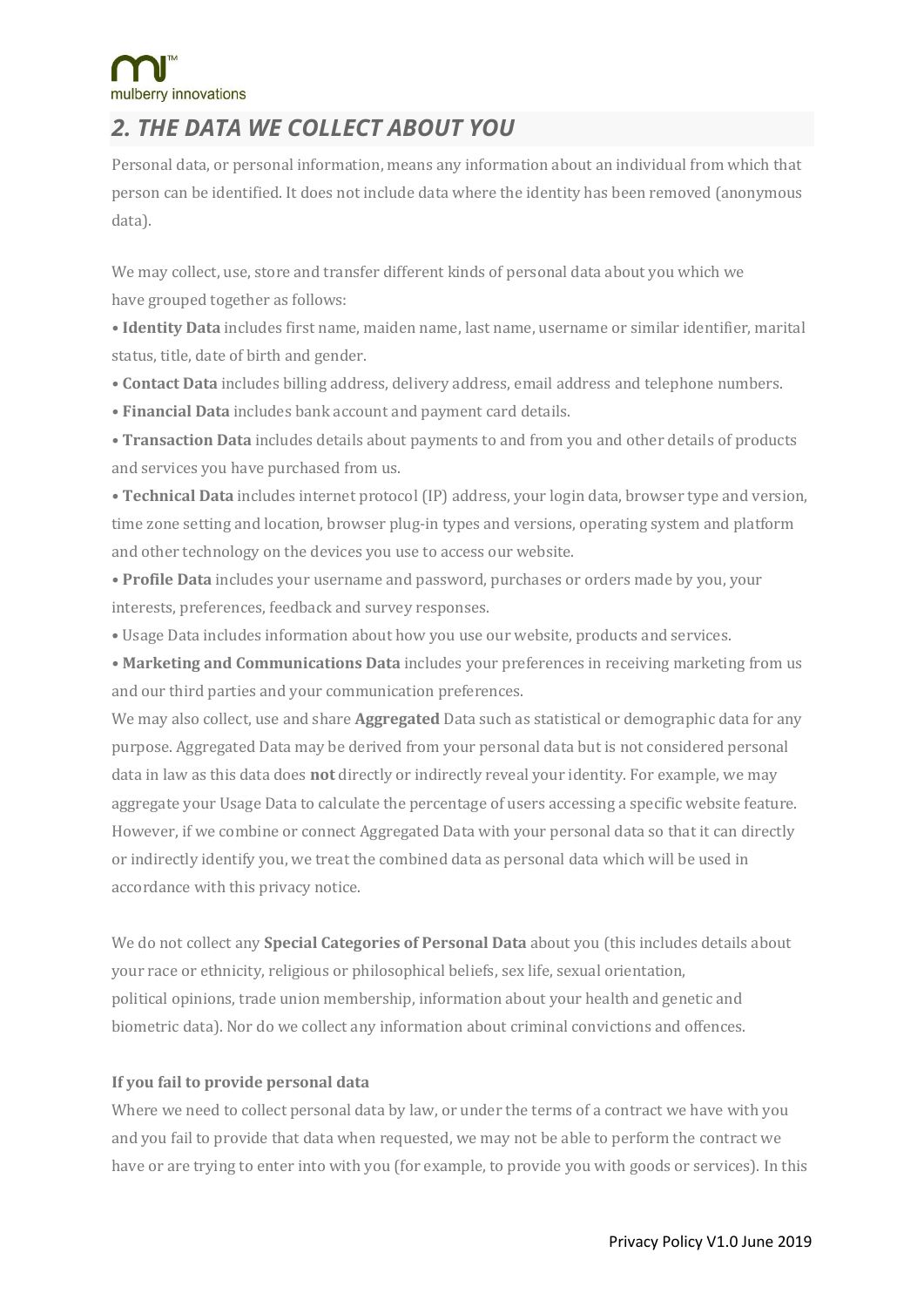

case, we may have to cancel a product or service you have with us, but we will notify you if this is the case at the time.

### *3. HOW IS YOUR PERSONAL DATA [COLLECTED](https://www.ramonhygiene.co.uk/privacy-policy-2/#1534499839137-c4b37a2e-e3d5)*

We use different methods to collect data from and about you including through:**• Direct interactions.** You may give us your Identity, Contact and Financial Data by filling in forms or by corresponding with us by post, phone, email or otherwise. This includes personal data you provide when you:

- apply for our products or services;
- provide us with a business card
- create an account with us;
- subscribe to our service or publications;
- request marketing to be sent to you;
- or give us some feedback.

**• Automated technologies or interactions.** As you interact with our website, we may automatically collect Technical Data about your equipment, browsing actions and patterns. We collect this personal data by using cookies, server logs and other similar technologies. Please see our [cookies](http://new.ramonhygiene.co.uk/cookies-policy/)  [policy here](http://new.ramonhygiene.co.uk/cookies-policy/) for further details.

**• Third parties or publicly available sources.** We may receive personal data about you from various third parties and public sources as set out below:

• Technical Data from the following parties:

a. analytics providers such as Google based outside the EU;

b. advertising networks based inside OR outside the EU; and

c. search information providers inside OR outside the EU.

- Contact, Financial and Transaction Data from providers of technical, payment and delivery services.
- Identity, Contact, Transaction Data and Profile Data from our network of third party regional sales agents.
- Identity and Contact Data from publicly available sources.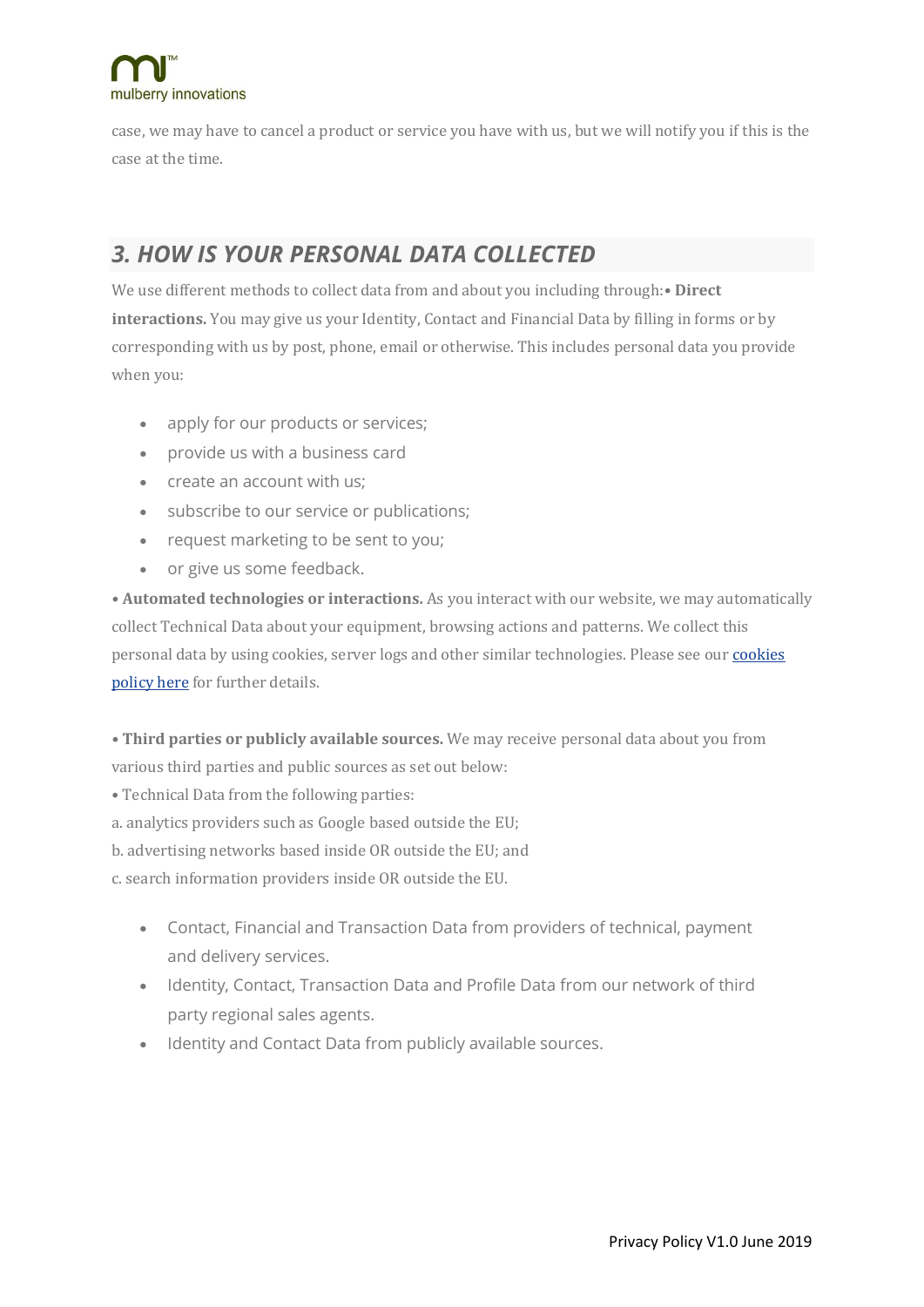

# *4. HOW WE USE YOUR [PERSONAL](https://www.ramonhygiene.co.uk/privacy-policy-2/#1534499977867-f283bbf2-d2f0) DATA*

We will only use your personal data when the law allows us to. Most commonly, we will use your personal data in the following circumstances:

- Where we need to perform the contract we are about to enter into or have entered into with you.
- Where it is necessary for our legitimate interests (or those of a third party) and your interests and fundamental rights do not override those interests.
- Where we need to comply with a legal or regulatory obligation.

Generally, we do not rely on consent as a legal basis for processing your personal data other than in relation to sending third party direct marketing communications to you via email. You have the right to withdraw consent to marketing at any time by contacting us via the contact details provided above.

### **Purposes for which we will use your personal data**

We have set out below, in a table format, a description of all the ways we plan to use your personal data, and which of the legal bases we rely on to do so. We have also identified what our legitimate interests are where appropriate.

Note that we may process your personal data for more than one lawful ground depending on the specific purpose for which we are using your data. Please contact us via the contact details provided above if you need details about the specific legal ground we are relying on to process your personal data where more than one ground has been set out in the table below.

| <b>Purpose/Activity</b>                                                                     | <b>Type of data</b>                                             | Lawful basis for processing<br>including basis of legitimate<br>interest                                                   |
|---------------------------------------------------------------------------------------------|-----------------------------------------------------------------|----------------------------------------------------------------------------------------------------------------------------|
| To register you as a new customer                                                           | (a) Identity<br>(b) Contact                                     | Performance of a contract with<br>you                                                                                      |
| To process and deliver your order<br>including:<br>(a) Manage payments,<br>fees and charges | (a) Identity<br>(b) Contact<br>(c) Financial<br>(d) Transaction | (a) Performance of a contract<br>with you<br>(b) Necessary for our<br>legitimate interests (to recover<br>debts due to us) |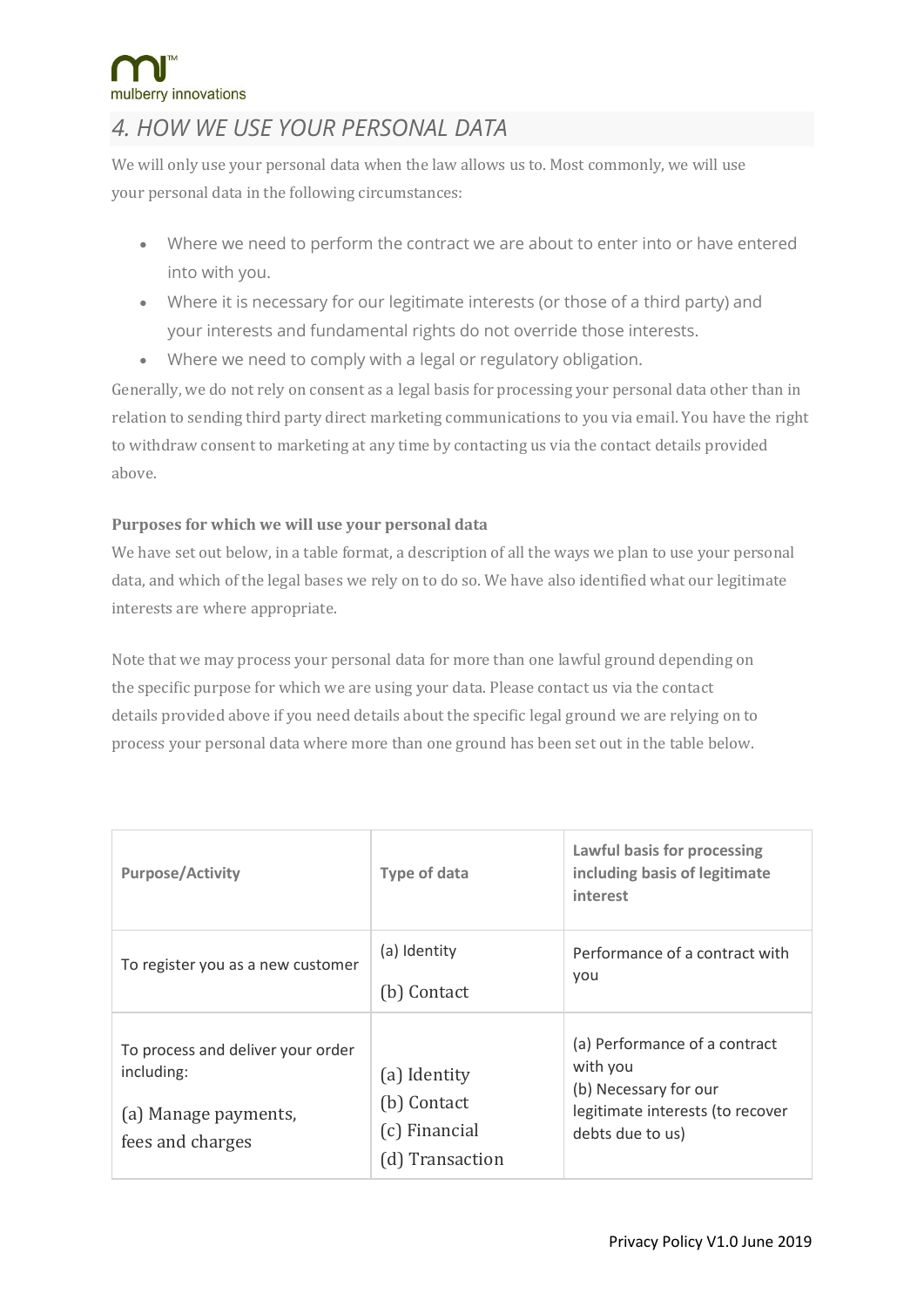

| <b>Purpose/Activity</b>                                                                                                                                                                    | <b>Type of data</b>                                                                                             | Lawful basis for processing<br>including basis of legitimate<br>interest                                                                                                                                                                                                                                           |
|--------------------------------------------------------------------------------------------------------------------------------------------------------------------------------------------|-----------------------------------------------------------------------------------------------------------------|--------------------------------------------------------------------------------------------------------------------------------------------------------------------------------------------------------------------------------------------------------------------------------------------------------------------|
| (b) Collect and recover<br>money owed to us                                                                                                                                                | (e) Marketing and<br>Communications                                                                             |                                                                                                                                                                                                                                                                                                                    |
| To manage our relationship with<br>you which will include:<br>(a) Notifying you<br>about changes to our terms or<br>privacy policy<br>(b) Asking you to leave<br>a review or take a survey | (a) Identity<br>(b) Contact<br>(c) Profile<br>(d) Marketing and<br>Communications                               | (a) Performance of a contract<br>with you<br>(b) Necessary to comply<br>with a legal obligation<br>(c) Necessary for our<br>legitimate interests (to keep<br>our records updated and to<br>study how customers use<br>our products/services)                                                                       |
| To administer and protect<br>our business and our<br>website (including<br>troubleshooting, data analysis,<br>testing, system maintenance,<br>support, reporting and hosting of<br>data)   | (a) Identity<br>(b) Contact<br>(c) Technical<br>(d) Transaction<br>(e) Marketing<br>and Communications          | (a) Necessary for our<br>legitimate interests (for running<br>our business, provision of<br>administration and IT services,<br>network security, to<br>prevent fraud and in the context<br>of a business re-organisation or<br>group restructuring exercise)<br>(b) Necessary to comply<br>with a legal obligation |
| To deliver relevant<br>website content and<br>advertisements to you and<br>measure or understand the<br>effectiveness of the advertising<br>we serve to you                                | (a) Identity<br>(b) Contact<br>(c) Profile<br>(d) Usage<br>(e) Marketing and<br>Communications<br>(f) Technical | Necessary for our legitimate<br>interests (to study how<br>customers use<br>our products/services, to<br>develop them, to grow our<br>business and to inform our<br>marketing strategy)                                                                                                                            |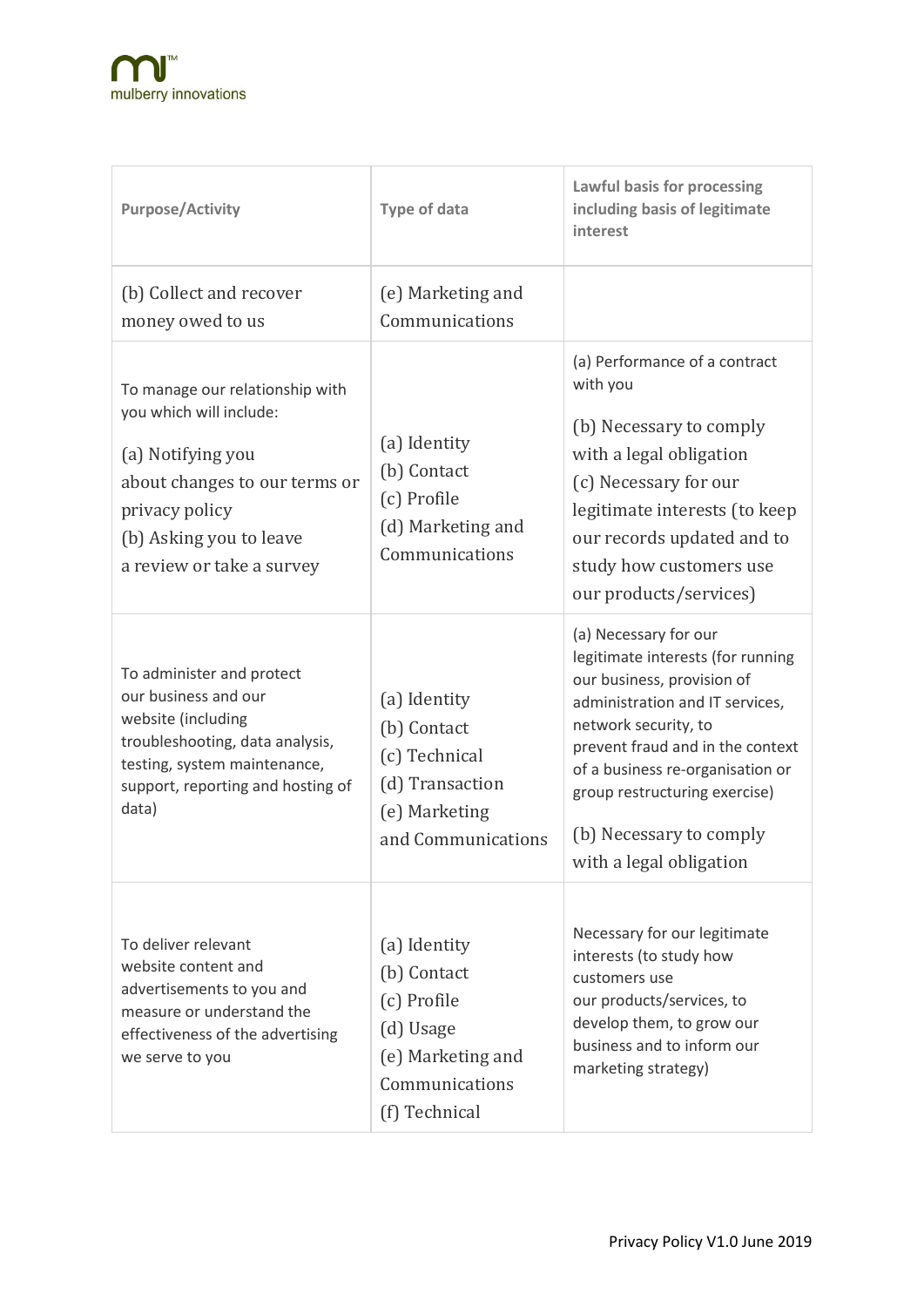| <b>Purpose/Activity</b>                                                                                                     | Type of data                                                             | Lawful basis for processing<br>including basis of legitimate<br>interest                                                                                                                                                         |
|-----------------------------------------------------------------------------------------------------------------------------|--------------------------------------------------------------------------|----------------------------------------------------------------------------------------------------------------------------------------------------------------------------------------------------------------------------------|
| To use data analytics to improve<br>our website, products/services,<br>marketing, customer relationships<br>and experiences | (a) Technical<br>(b) Usage                                               | Necessary for our legitimate<br>interests (to define types of<br>customers for our<br>products and services, to keep<br>our website updated and<br>relevant, to develop<br>our business and to inform our<br>marketing strategy) |
| To make suggestions<br>and recommendations to you<br>about goods or services that may<br>be of interest to you              | (a) Identity<br>(b) Contact<br>(c) Technical<br>(d) Usage<br>(e) Profile | Necessary for our legitimate<br>interests (to develop our<br>products/services and<br>grow our business)                                                                                                                         |

#### **Marketing**

We strive to provide you with choices regarding certain personal data uses, particularly around marketing and advertising.

#### **Promotional offers from us**

We may use your Identity, Contact, Technical, Usage and Profile Data to form a view on what we think you may want or need, or what may be of interest to you. This is how we decide which products, services and offers may be relevant for you (we call this marketing). You will receive marketing communications from us if you have requested information from us or purchased services from us and, in each case, you have not opted out of receiving that marketing.

#### **Third-party marketing**

We will get your express opt-in consent before we share your personal data with any company outside Mulberry Innovations for marketing purposes.

T.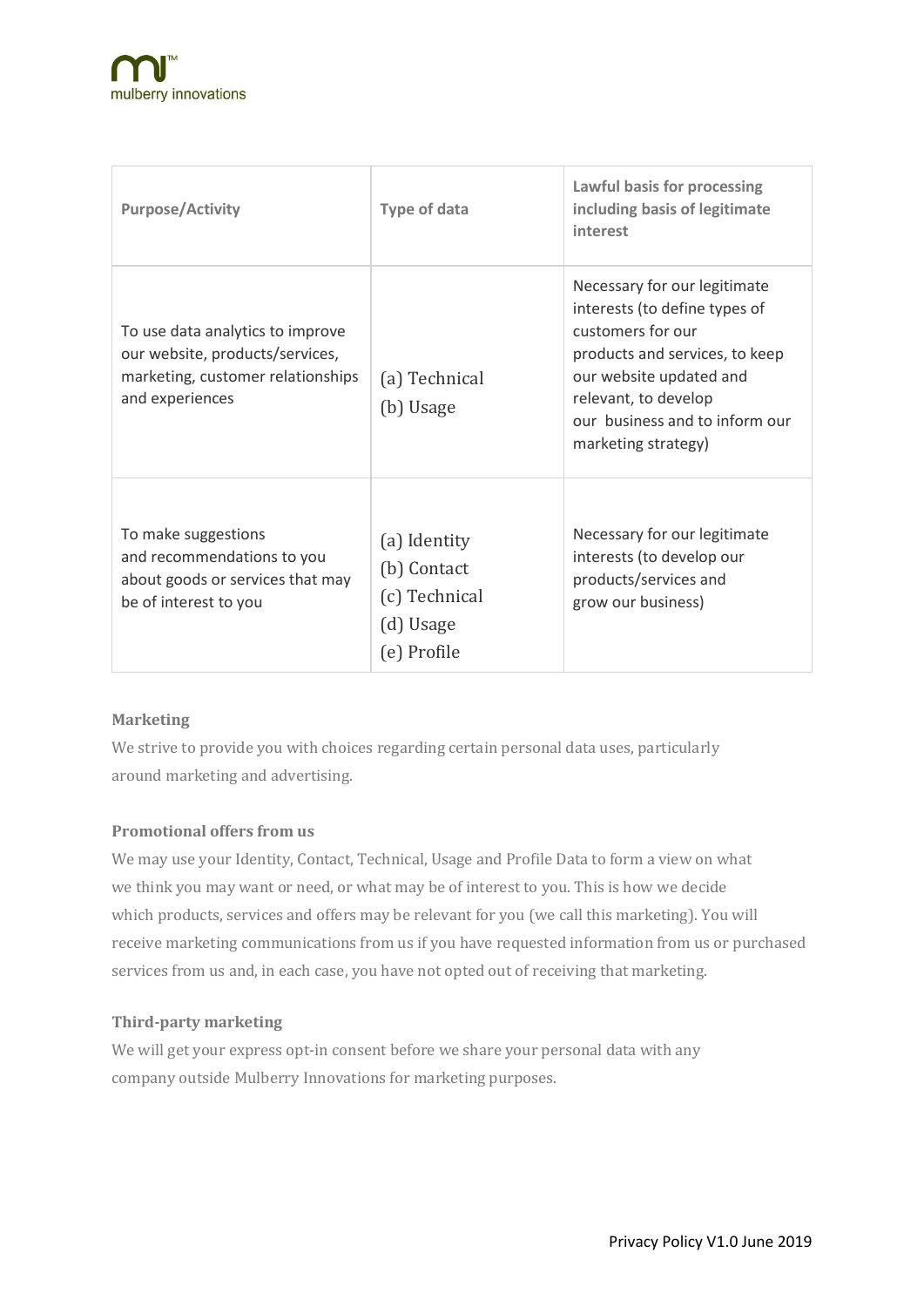

#### **Opting out**

You can ask us or third parties to stop sending you marketing messages at any time by using the contact details provided above.

Where you opt out of receiving these marketing messages, this will not apply to personal data provided to us as a result of a product/service purchase, product/service experience or other transactions.

#### **Cookies**

You can set your browser to refuse all or some browser cookies, or to alert you when websites set or access cookies. If you disable or refuse cookies, please note that some parts of our website may become inaccessible or not function properly. For more information about the cookies we use, please see our Cookies Policy here.

#### **Change of purpose**

We will only use your personal data for the purposes for which we collected it, unless we reasonably consider that we need to use it for another reason and that reason is compatible with the original purpose. If you wish to get an explanation as to how the processing for the new purpose is compatible with the original purpose, please contact us by using the contact details provided above.

If we need to use your personal data for an unrelated purpose, we will notify you and we will explain the legal basis which allows us to do so.

Please note that we may process your personal data without your knowledge or consent, in compliance with the above rules, where this is required or permitted by law.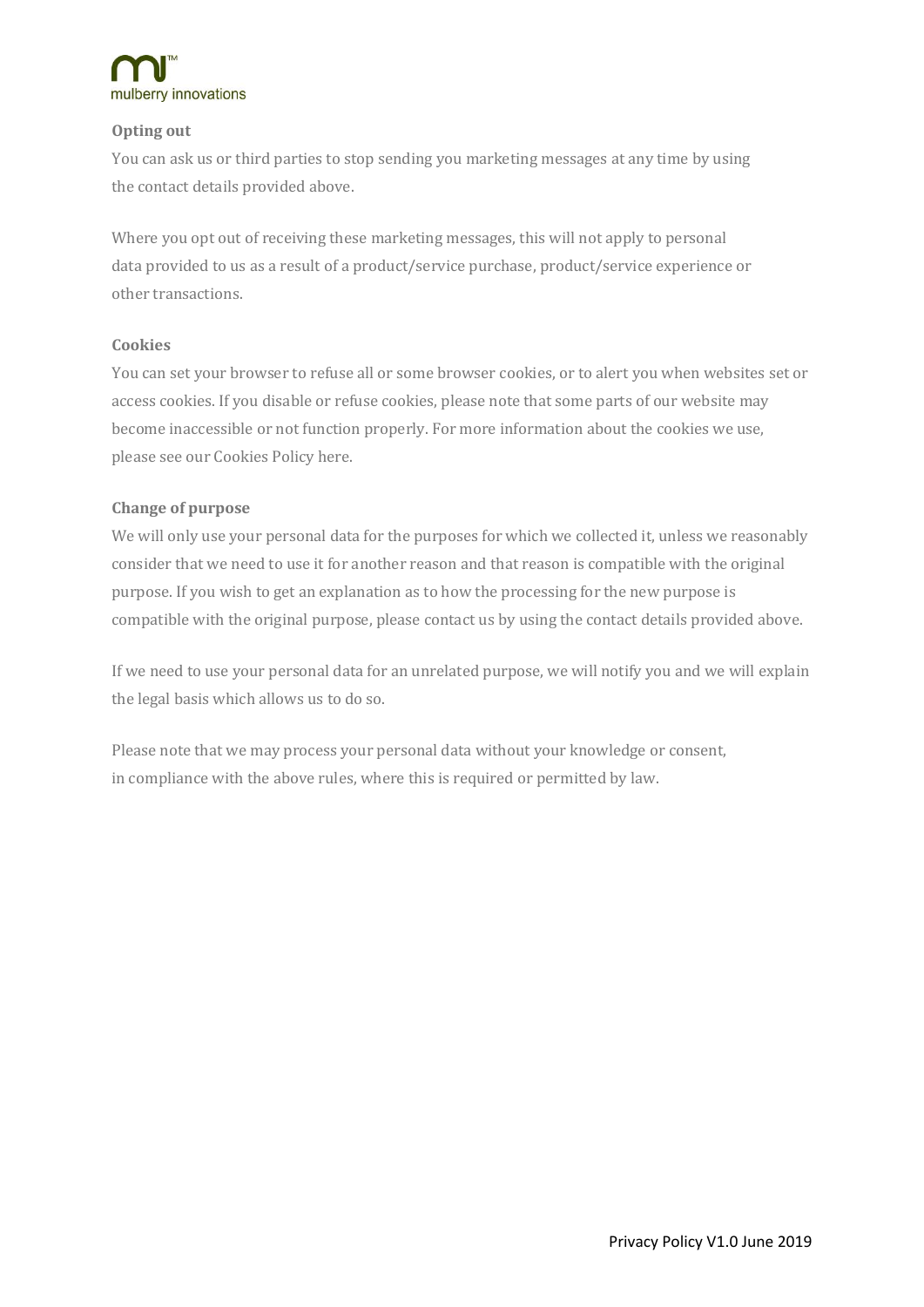

# *5. [DISCLOSURES](https://www.ramonhygiene.co.uk/privacy-policy-2/#1534502773321-61957f9c-2fbe) OF PERSONAL DATA*

We may have to share your personal data with the parties set out below for the purposes set out in the table in paragraph 4 above.

- Internal Third Parties as set out in the Glossary.
- External Third Parties as set out in the Glossary.
- Specific third parties such as our regional sales agents who operate on behalf of Mulberry Innovations to handle customer enquiries, customer accounts and order processing.
- Third parties to whom we may choose to sell, transfer, or merge parts of our business or our assets. Alternatively, we may seek to acquire other businesses or merge with them. If a change happens to our business, then the new owners may use your personal data in the same way as set out in this privacy notice.

We require all third parties to respect the security of your personal data and to treat it in accordance with the law. We do not allow our third-party service providers to use your personal data for their own purposes and only permit them to process your personal data for specified purposes and in accordance with our instructions.

### *6. [INTERNATIONAL](https://www.ramonhygiene.co.uk/privacy-policy-2/#1534503114019-053e95bb-c040) TRANSFERS*

We do not transfer your personal data outside the European Economic Area (EEA).

# *7. DATA [SECURITY](https://www.ramonhygiene.co.uk/privacy-policy-2/#1534503152983-e96e4705-357d)*

We have put in place appropriate security measures to prevent your personal data from being accidentally lost, used or accessed in an unauthorised way, altered or disclosed. In addition, we limit access to your personal data to those employees, agents, contractors and other third parties who have a business need to know. They will only process your personal data on our instructions, and they are subject to a duty of confidentiality.

We have put in place procedures to deal with any suspected personal data breach and we will notify you and any applicable regulator of a breach where we are legally required to do so.

### **How long will you use my personal data for?**

We will only retain your personal data for as long as necessary to fulfil the purposes we collected it for, including for the purposes of satisfying any legal, accounting, or reporting requirements.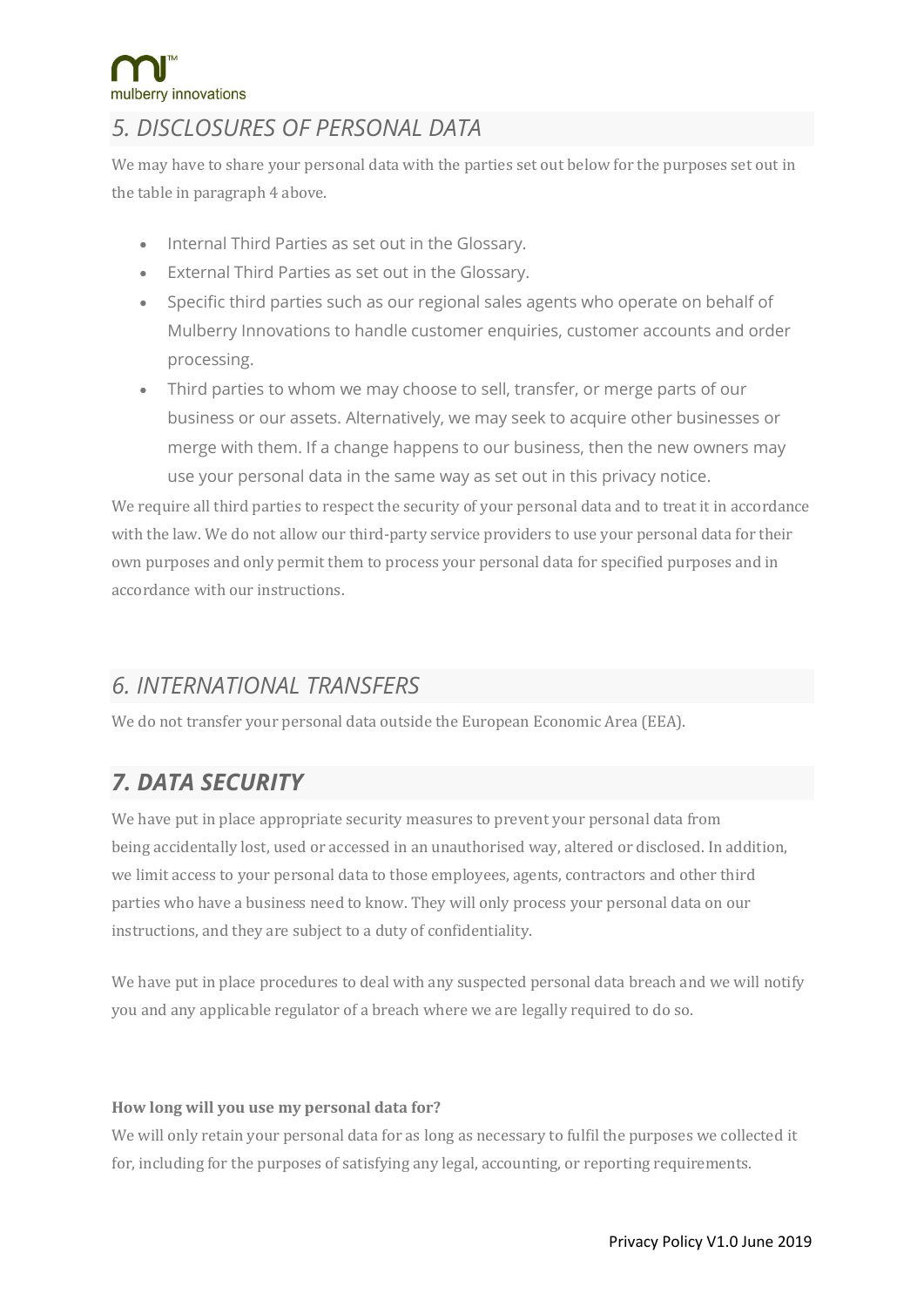

To determine the appropriate retention period for personal data, we consider the amount, nature, and sensitivity of the personal data, the potential risk of harm from unauthorised use or disclosure of your personal data, the purposes for which we process your personal data and whether we can achieve those purposes through other means, and the applicable legal requirements.

Should you no longer do business with us please notify us so that we can remove your data.

We may also retain your data to ensure you are no longer contacted if you wish to opt-out, or to record that your email address is no longer in operation

### *9. YOUR LEGAL [RIGHTS](https://www.ramonhygiene.co.uk/privacy-policy-2/#1534503381026-5800f6d1-efb7)*

Under certain circumstances, you have rights under data protection laws in relation to your personal data.

#### **You have the right to:**

**Request access** to your personal data (commonly known as a "data subject access request"). This enables you to receive a copy of the personal data we hold about you and to check that we are lawfully processing it.

**Request correction** of the personal data that we hold about you. This enables you to have any incomplete or inaccurate data we hold about you corrected, though we may need to verify the accuracy of the new data you provide to us.

**Request erasure** of your personal data. This enables you to ask us to delete or remove personal data where there is no good reason for us continuing to process it. You also have the right to ask us to delete or remove your personal data where you have successfully exercised your right to object to processing (see below), where we may have processed your information unlawfully or where we are required to erase your personal data to comply with local law. Note, however, that we may not always be able to comply with your request of erasure for specific legal reasons which will be notified to you, if applicable, at the time of your request.

**Object to processing** of your personal data where we are relying on a legitimate interest (or those of a third party) and there is something about your particular situation which makes you want to object to processing on this ground as you feel it impacts on your fundamental rights and freedoms. You also have the right to object where we are processing your personal data for direct marketing purposes. In some cases, we may demonstrate that we have compelling legitimate grounds to process your information which override your rights and freedoms.

**Request restriction of processing** of your personal data. This enables you to ask us to suspend the processing of your personal data in the following scenarios: (a) if you want us to establish the data's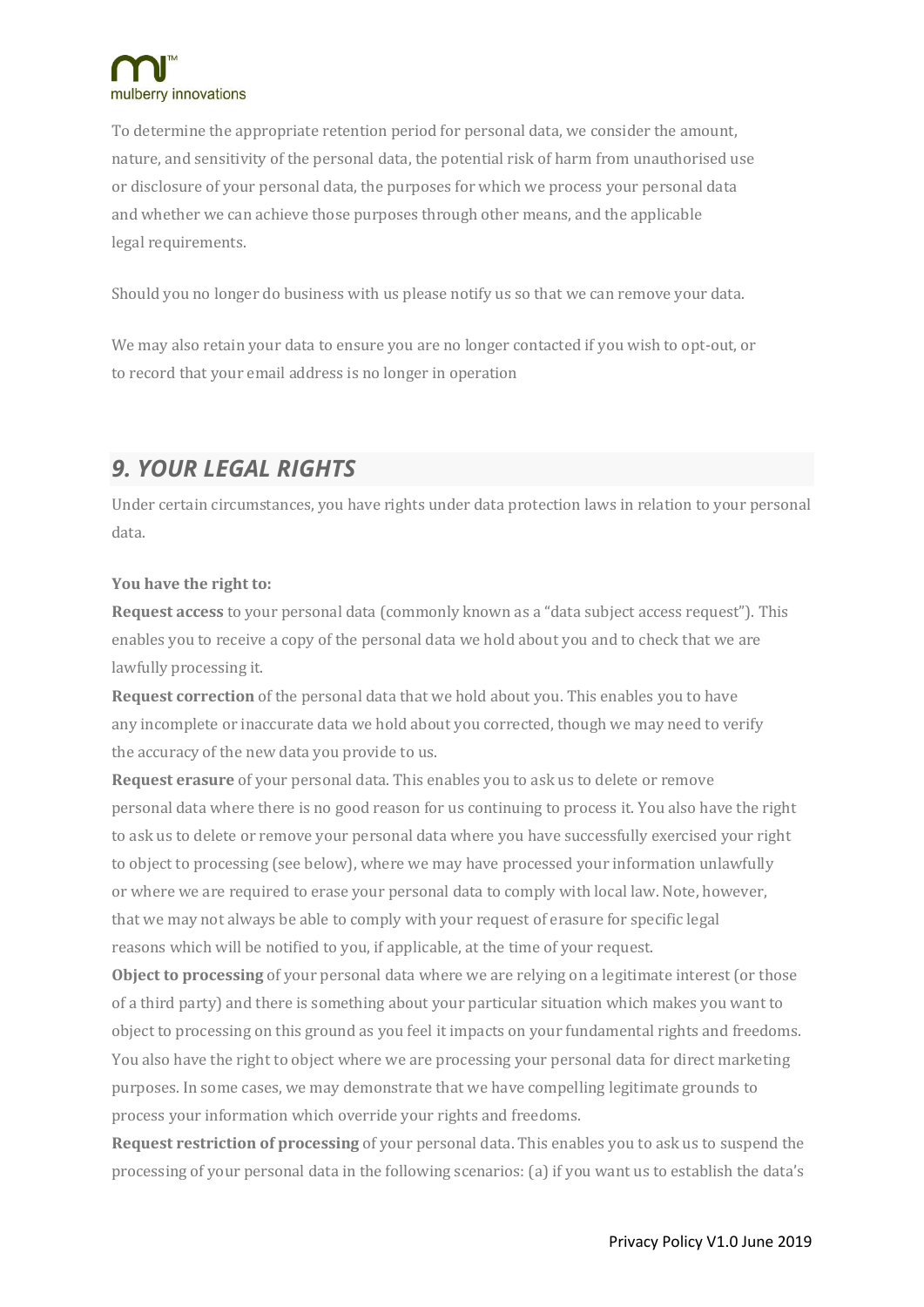

accuracy; (b) where our use of the data is unlawful but you do not want us to erase it; (c) where you need us to hold the data even if we no longer require it as you need it to establish, exercise or defend legal claims; or (d) you have objected to our use of your data but we need to verify whether we have overriding legitimate grounds to use it.

**Request the transfer** of your personal data to you or to a third party. We will provide to you, or a third party you have chosen, your personal data in a structured, commonly used, machine readable format. Note that this right only applies to automated information which you initially provided consent for us to use or where we used the information to perform a contract with you.

**Withdraw consent** at any time where we are relying on consent to process your personal data. However, this will not affect the lawfulness of any processing carried out before you withdraw your consent. If you withdraw your consent, we may not be able to provide certain products or services to you. We will advise you if this is the case at the time you withdraw your consent.

If you wish to exercise any of the rights set out above, please contact us using the contact details provided above.

#### **No fee usually required**

You will not have to pay a fee to access your personal data (or to exercise any of the other rights). However, we may charge a reasonable fee if your request is clearly unfounded, repetitive or excessive. Alternatively, we may refuse to comply with your request in these circumstances.

#### **What we may need from you**

We may need to request specific information from you to help us confirm your identity and ensure your right to access your personal data (or to exercise any of your other rights). This is a security measure to ensure that personal data is not disclosed to any person who has no right to receive it. We may also contact you to ask you for further information in relation to your request to speed up our response.

#### **Time limit to respond**

We try to respond to all legitimate requests within one month. Occasionally it may take us longer than a month if your request is particularly complex or you have made a number of requests. In this case, we will notify you and keep you updated.